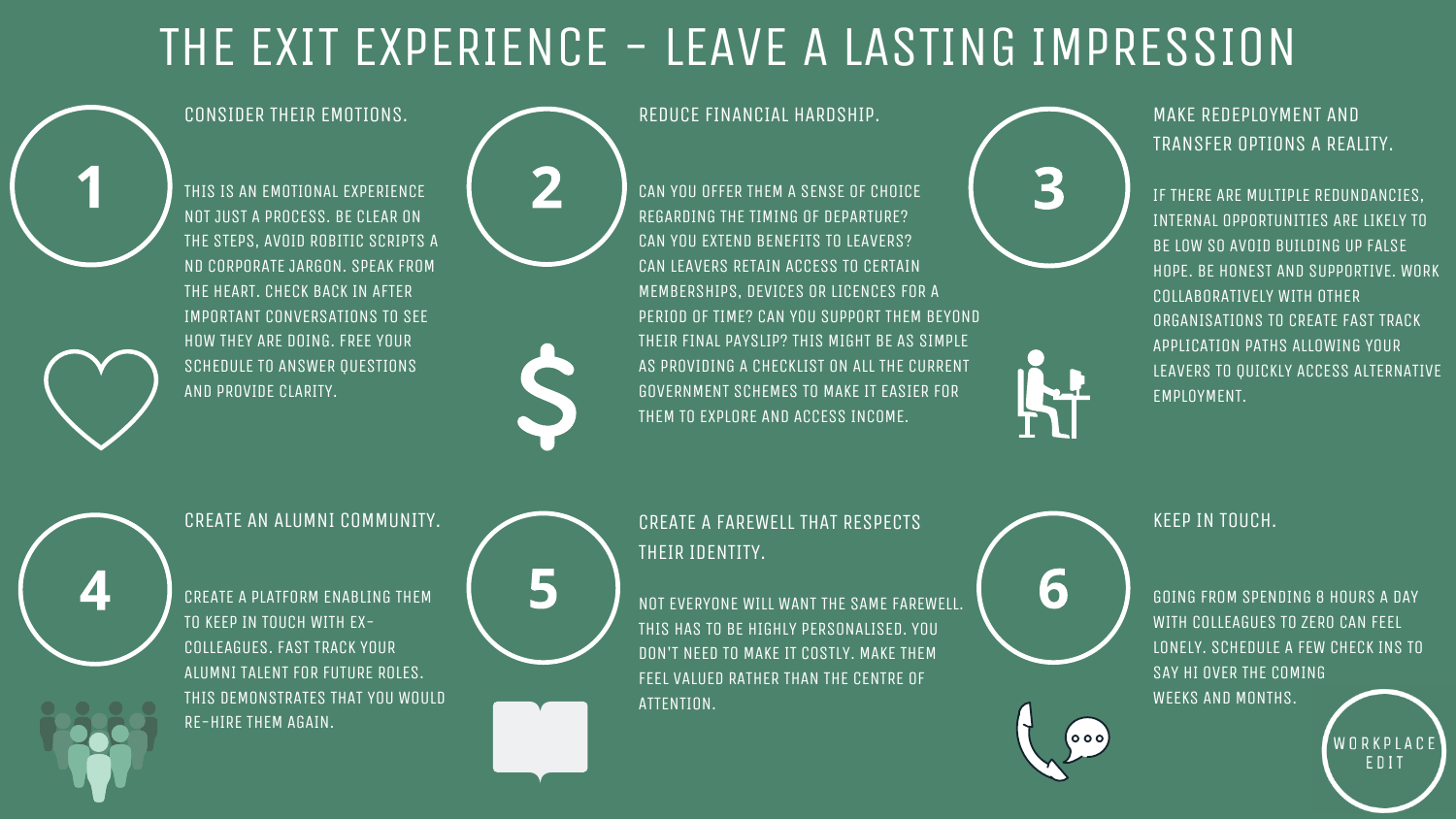

## CONSIDER THEIR EMOTIONS.

UPDATE SCRIPTS, LETTERS, SYSTEM LANGUAGE AND COMMUNICATION GUIDELINES. PREPARE CHECKLISTS FOR LEADERS TO ENSURE THEY HAVE COVERED OFF KEY CONVERSATIONS WITH INDIVIDUALS AND TEAMS (NOT JUST OFFBOARDING TASKS).

THIS IS AN EMOTIONAL EXPERIENCE NOT JUST A PROCESS. BE CLEAR ON THE STEPS, AVOID ROBITIC SCRIPTS AND CORPORATE JARGON. SPEAK FROM THE HEART. CHECK BACK IN AFTER IMPORTANT CONVERSATIONS TO SEE HOW THEY ARE DOING. FREE YOUR SCHEDULE TO ANSWER QUESTIONS AND PROVIDE CLARITY.

CREATE EXIT EXPERIENCE JOURNEY MAPS TO ENSURE PROCESSES, SYSTEMS AND PRACTICES ALIGN WITH THE EXPERIENCE YOU WANT TO CREATE.

ENGAGE THIRD PARTY PROVIDERS WITH EARLY, CONFIDENTIAL BRIEFS TO ENSURE THEY ARE READY TO SUPPORT OUTPLACEMENT PROGRAMS OR OFFER REMOTE SUPPORT WHERE NEEDED. ENSURE THIRD PARTY CONTRACTS INCLUDE EXPERIENCE BASED SLA'S. UPDATE ANY EXIT SURVEYS OR SYSTEM PROMPTS TO ENSURE THEY MAKE SENSE FOR BOTH VOLUNTARY AND INVOLUNTARY LEAVERS. BE PREPARED TO ACTION EVERY PIECE OF FEEDBACK YOU RECEIVE IN SURVEYS.



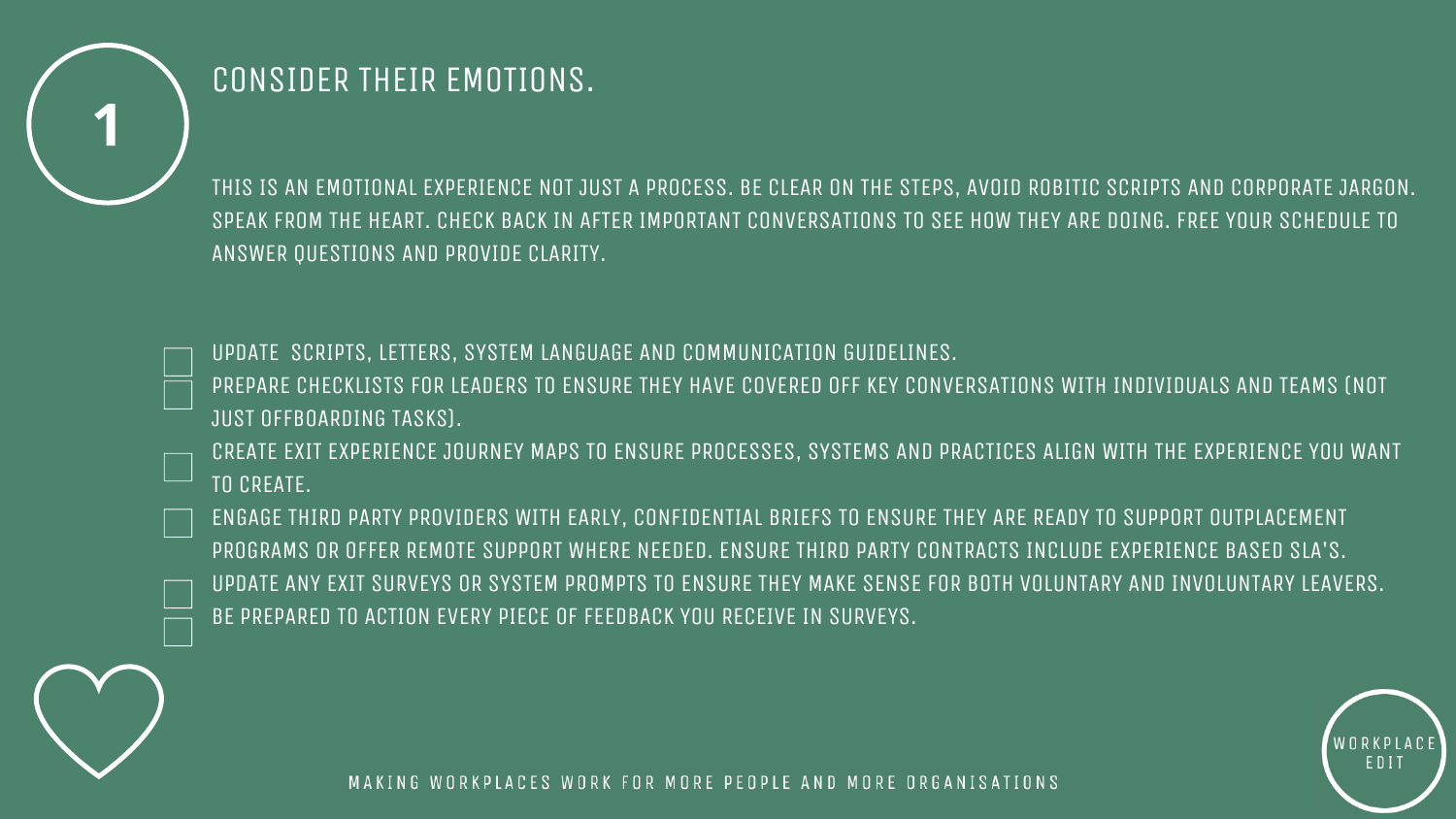

## REDUCE FINANCIAL HARDSHIP.

EVERY PERSON HAS A DIFFERENT FINANCIAL SITUATION. ACCORDING TO A FORBES ARTICLE IN 2019, 78% OF WORKERS LIVE PAYCHECK TO PAYCHECK. HERE ARE SOME CONSIDERATIONS TO SUPPORT EMPLOYEES MANAGING THE POTENTIAL SHORT TERM FINANCIAL IMPACT OF AN INVOLUNTARY EXIT. ORGANISATIONS WHO OPT TO SUPPORT EMPLOYEES DURING THEIR DEPARTURE WILL CREATE MEMORABLE MOMENTS AND STRENGTHEN THEIR EMPLOYER BRAND IN THE LONG TERM.

WHERE POSSIBLE, OFFER THE INDIVIDUAL A SENSE OF CHOICE REGARDING THE TIMING OF DEPARTURE (A FEW DAYS OR AN EXTRA WEEK MAY HELP).

EXPLORE THE EXTENSION OF EMPLOYEE BENEFITS TO LEAVERS FOR AN AGREED PERIOD. REVIEW DISCOUNT SCHEMES AND EXTEND ACCESS TO DISCOUNTS ON PRODUCTS/SERVICES TO LEAVERS. EXPLORE PROFESSIONAL MEMBERSHIPS, ONLINE PLATFORMS, LEARNING & DEVELOPMENT PROGRAMS AND SOFTWARE LICENCES FOR AN AGREED PERIOD. IN SOME CASES SUCH AS PREPAID ANNUAL LICENCES, THIS MAY NOT INCUR ADDITIONAL COSTS. EXPLORE EXTENSION OF ALLOCATED DEVICES (WIFI DONGLES, LAPTOPS, TABLETS, PHONES) FOR AN AGREED PERIOD. PROVIDE A CHECKLIST OF ALL THE CURRENT GOVERNMENT SCHEMES MAKING IT EASIER FOR THEM TO EXPLORE AND ACCESS INCOME.



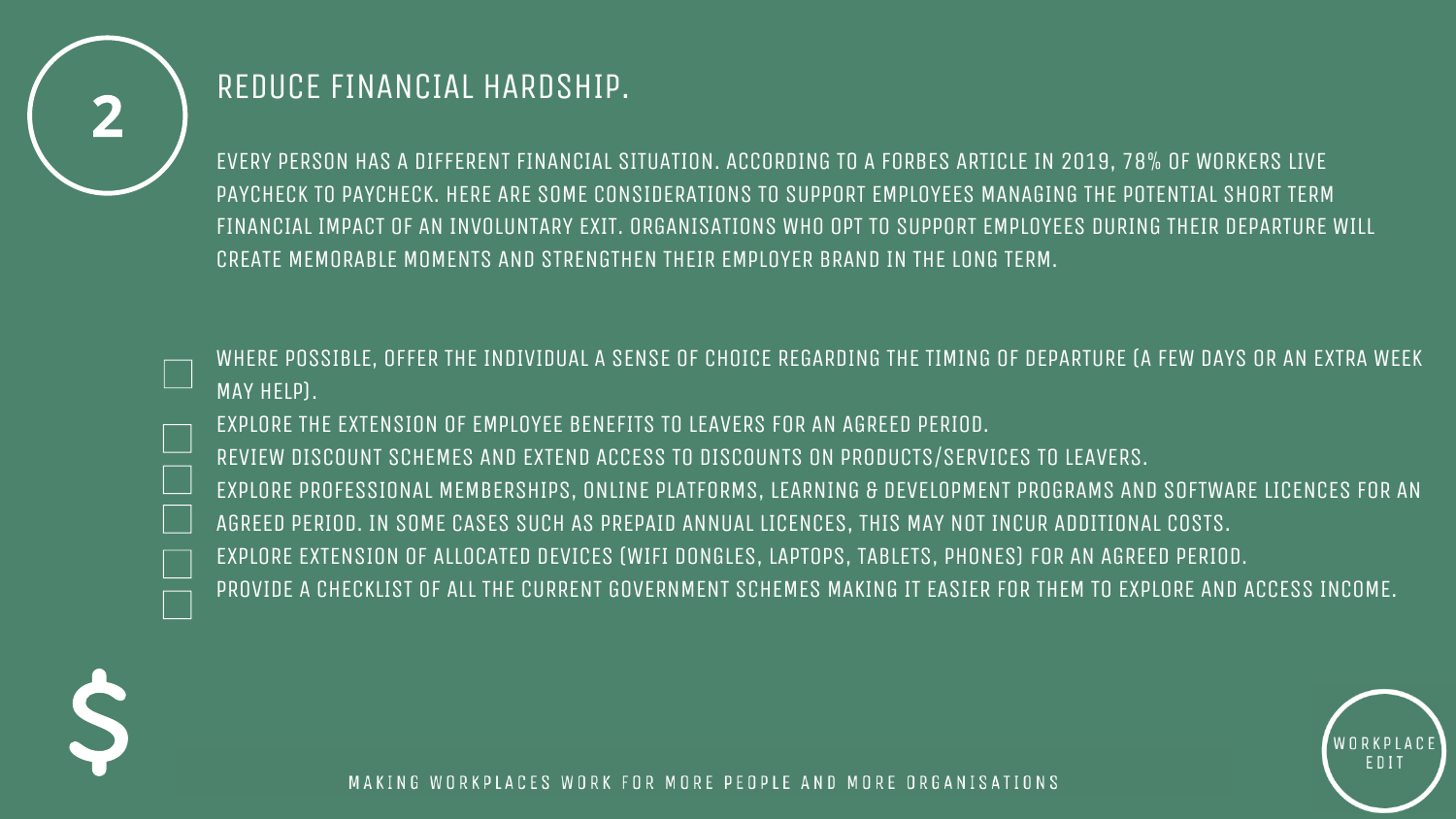

## MAKE REDEPLOYMENT AND TRANSFER OPTIONS A REALITY.

IF THERE ARE MULTIPLE REDUNDANCIES, INTERNAL OPPORTUNITIES ARE LIKELY TO BE LOW SO AVOID BUILDING UP FALSE HOPE. BE HONEST AND SUPPORTIVE. WORK COLLABORATIVELY WITH OTHER ORGANISATIONS TO CREATE FAST TRACK APPLICATION PATHS ALLOWING YOUR LEAVERS TO QUICKLY ACCESS ALTERNATIVE EMPLOYMENT.

PROVIDE A REALISTIC VIEW OF THE TYPES OF INTERNAL REDEPLOYMENT OPTIONS AVAILABLE. CONTACT OTHER ORGANISATIONS WHO MIGHT BE HIRING IN OTHER INDUSTRIES TO SEE IF YOU CAN SHARE TALENT POOLS. AGREE ON A FAST TRACK APPLICATION PROCESS (I.E. STRAIGHT TO PHONE INTERVIEW) WITH PARTNER ORGANISATIONS FOR ALL INDIVIDUALS WHO MEET A SIMPLE SKILLS ASSESSMENT.

CHECK ENTERPRISE AGREEMENTS AND COMMON LAW CONTRACTS TO UNDERSTAND LEGISLATION AND CONSIDER PRIVACY LAWS WHEN LOOKING AT TERMINATIONS AND TALENT SHARING.

CONSIDER ALTERNATIVES TO REDUNDANCY SUCH AS OFFERING PAID AND UNPAID LEAVE PERIODS. IF YOU MAINTAIN EMPLOYMENT BUT OPT FOR A STAND DOWN APPROACH, ENSURE YOU ARE CLEAR ON WHAT CONTRACTUAL CLAUSES DO AND DON'T APPLY, PARTICULARY THOSE THAT MAY PREVENT THE INDIVIDUAL WORKING ELSEWHERE. ASK YOURSELF: HAVE WE DONE ALL WE CAN TO ENSURE EMPLOYEES FEEL CONFIDENT THAT THIS DECISION HASN'T BEEN TAKEN LIGHTLY?



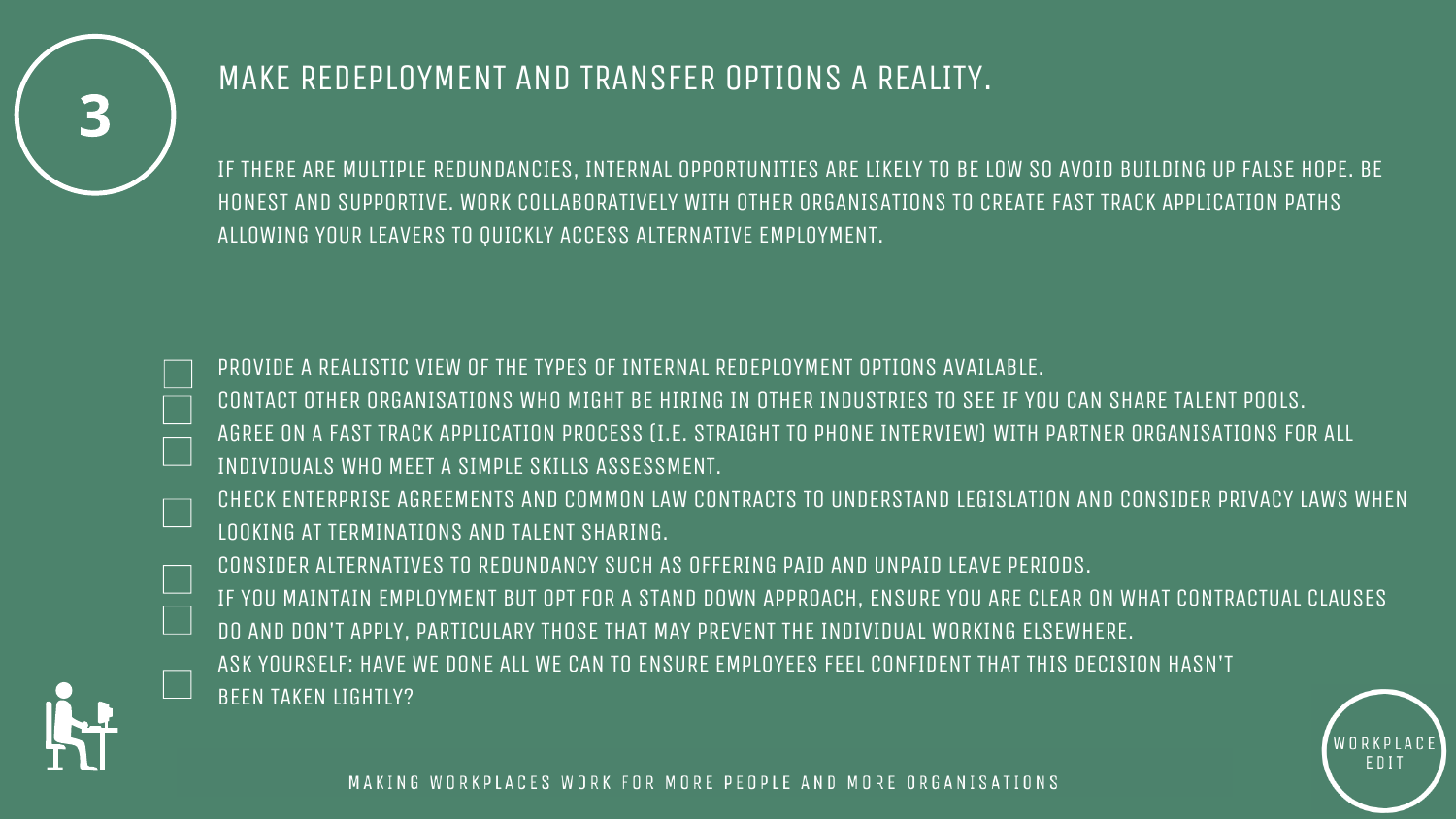

## CREATE AN ALUMNI COMMUNITY.

CREATE AN ONLINE COMMUNITY ALLOWING LEAVERS TO KEEP IN TOUCH WITH EX-COLLEAGUES. FAST TRACK YOUR ALUMNI TALENT FOR FUTURE ROLES. THIS DEMONSTRATES THAT YOU WOULD RE-HIRE THEM AGAIN.

IDENTIFY A PLATFORM WHERE YOUR TALENT CAN CONNECT WITH EACH OTHER AND THE ORGANISATION CAN MAINTAIN CONTACT TO PROMOTE FUTURE ROLES. YOU MIGHT NEED TO CREATE TWO CHANNELS, ONE INTERNAL TALENT POOL VIA AN ATS/HRIS SYSTEM AND ONE SOCIAL CHANNEL.

AGREE ACCOUNTABILITY. WHO WILL MAINTAIN THE ALUMNI TALENT POOL AND CREATE COMMUNITY GUIDELINES? SET AND MANAGE EXPECTAIONS REGARDING FUTURE JOB PROMOTIONS. WILL ALL EXTERNALLY ADVERTISED ROLES BE POSTED TO THE ALUMNI COMMUNITY?

EXTEND FUTURE CUSTOMER AND EMPLOYEE PROMOTIONS TO YOUR ALUMNI TO CREATE A UNIQUE EXPERIENCE. ENGAGE YOUR ALUMNI COMMUNITY FOR FEEDBACK ON FUTURE PRODUCTS AND SERVICES.



EDIT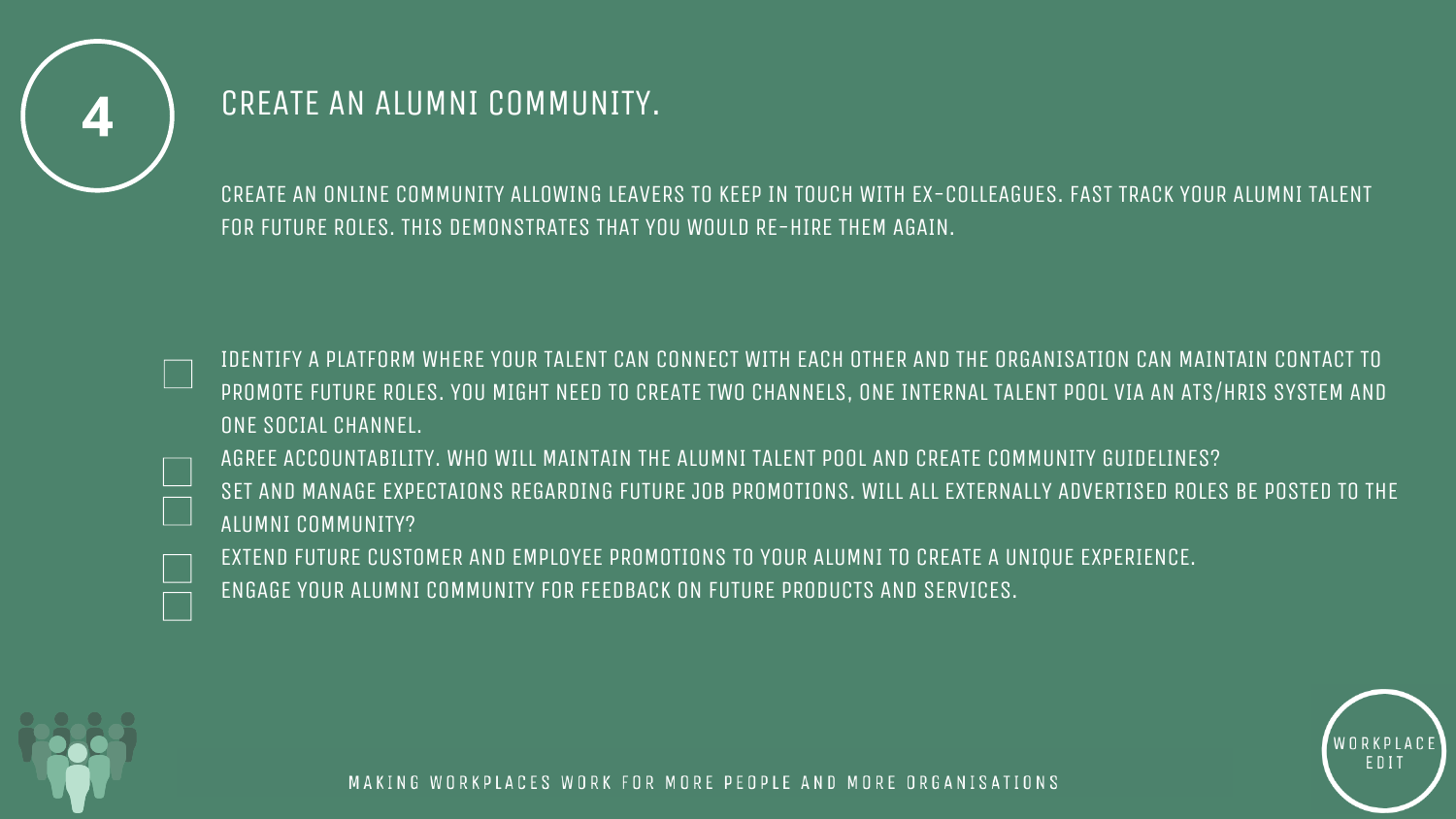

### CREATE A FAREWELL THAT RESPECTS THEIR IDENTITY.

NOT EVERYONE WILL WANT THE SAME FAREWELL. THIS SHOULD BE HIGHLY PERSONALISED. YOU DON'T NEED TO MAKE IT COSTLY. MAKE THEM FEEL VALUED RATHER THAN THE CENTRE OF ATTENTION.

ASK THE INDIVIDUAL HOW THEY WOULD LIKE TO SAY FAREWELL TO COLLEAGUES. GIVE THEM A SENSE OF CONTROL. ASK TEAM MEMBERS TO SHARE THEIR FAVOURITE MEMORY AND COMPILE A "BEST BITS" BOOK OR VIDEO FOR THEM TO READ AND REFLECT ON.

MAKE THEM FEEL GENUINELY VALUED RATHER THAN THE CENTRE OF ATTENTION. CONSIDER AN APPROPRIATE VALUE FOR GIFTS AND ENSURE CONSISTENCY IS APPLIED ACROSS THE COMPANY.